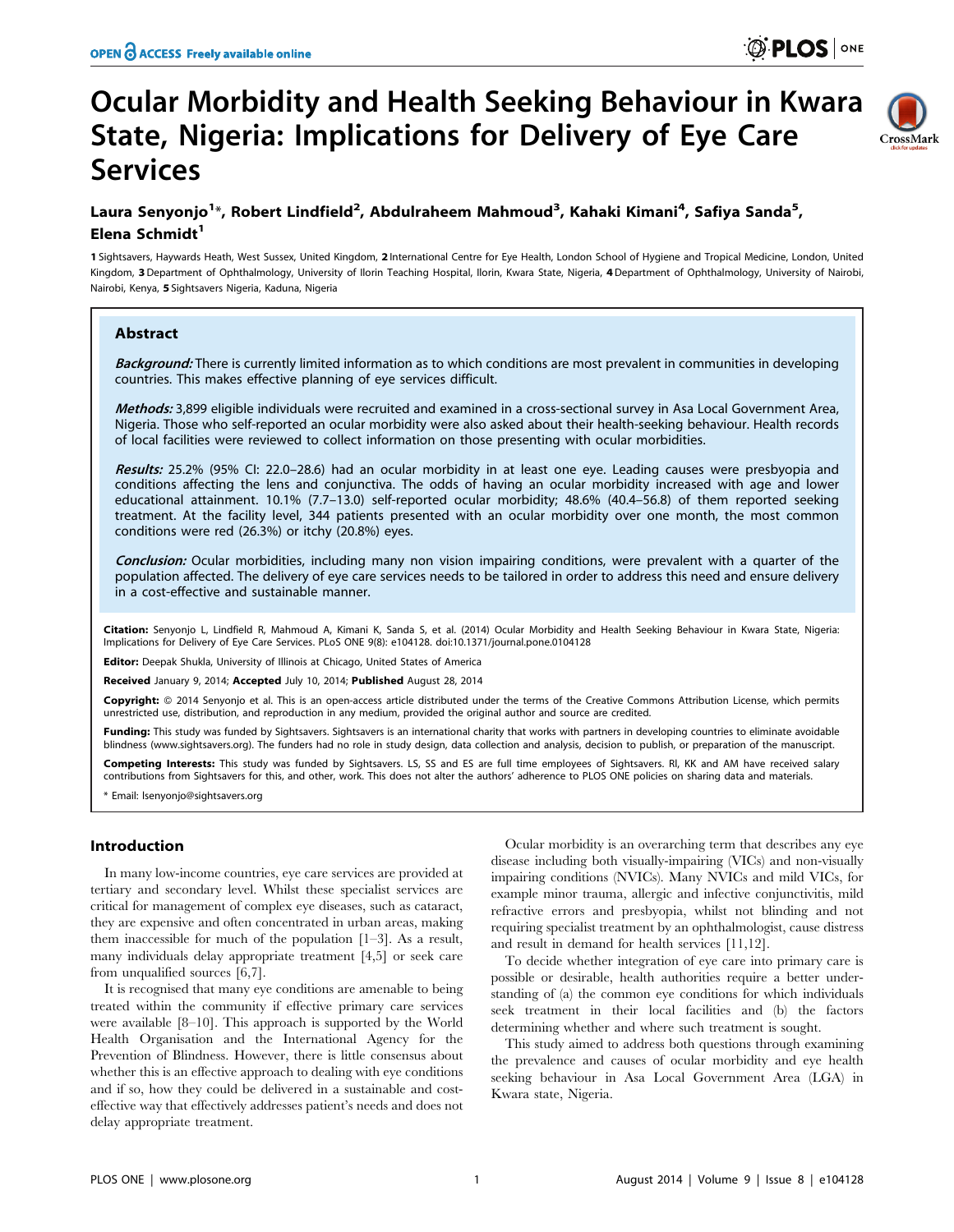## Materials and Methods

#### Study design and sampling

A cross-sectional household survey, based on the Rapid Assessment of Avoidable Blindness (RAAB) survey methodology and a prospective survey of health facilities were conducted in Asa LGA, Nigeria.

The household survey followed a two-stage cluster sampling methodology. The primary sampling unit, the enumeration area, was selected using probability proportional to size and compact segment sampling was used to select households. All eligible members of the selected households were included. Eligibility was defined as staying in the household for at least six of the previous twelve months and sleeping in the house either the previous or the following night.

The sample size was calculated based on an estimated ocular morbidity prevalence of 10%, 2% precision, 95% confidence level, 10% allowance for non- response and a design effect of 4 to account for clustering of infective causes of ocular morbidity and the survey sampling design. A total sample size of 3,803 individuals or 39 clusters of 100 individuals (approximately 20 households per cluster) were required.

All 53 health facilities in the LGA were eligible for inclusion in the facility survey. These ranged from health posts and dispensaries to tertiary hospitals. A list of facilities was obtained from the LGA authorities.

## Data collection

The household survey was conducted in June and July 2012 by four teams, each consisting of an ophthalmic nurse, an optometrist and a sociologist. Teams received six days of training. Interobserver variation was assessed, with all teams required to achieve a kappa score of 0.7 (tested on agreement between diagnostic categories, specifically, conjunctival disease, lens abnormalities and visual acuity).

A household questionnaire, an eye examination questionnaire and a health-seeking behaviour questionnaire were used to collect data.

After written consent from household heads, socio-demographic data and medical ocular histories were recorded for all participants. All members of the household had their presenting visual acuity (VA) measured in each eye using a 6/12 Snellen E optotype for adults and children aged five or older. Younger children were tested using Lea's Symbols and those under three were assessed using fix and follow.

All participants underwent a basic eye examination with a direct ophthalmoscope. This followed the examination protocol developed by the RAAB methodology. Those with a presenting VA of  $<$  6/12 in one or both eyes were tested with a pinhole and when no improvement with pinhole or obvious reason (e.g corneal opacity) was present, also underwent dilated fundoscopy to determine the cause(s) of visual loss. Retinoscopy was carried out in a central location where assessment of best corrected visual acuity was repeated by an optometrist. Testing for presbyopia was conducted outdoors in the best light conditions available.

Individuals aged 35 years and over were asked whether they owned spectacles for near activities. All had near VA tested at 40 cms (with reading glasses for those who had them). The near addition, greater or equal to *+*1.00 D, needed to improve their near VA to N8 at 40 cms was recorded.

To explore health seeking behaviour each participant was asked whether they had experienced any problem with their eyes in the last month. Those who had reported problems were interviewed about services they used and barriers they experienced when seeking eye care.

In order to reduce non-response bias, survey teams visited each household up to three times, to try and examine any individual initially absent. The survey was also primarily undertaken over the weekends, when individuals were less likely to be away at work or school.

Facility information was collected during August 2012 and data was collected on all patients attending outpatient departments and reporting ocular morbidity as a primary complaint. Information on patient demographics, eye conditions and treatment were recorded using a specifically designed questionnaire.

#### Study area

The study was carried out in Asa LGA, Kwara State in western Nigeria. Since 2003, the University of Ilorin teaching hospital and the non-governmental organization, Sightsavers have supported the State Ministry of Health in the delivery of a comprehensive eye programme in Kwara, focusing on the reduction of the prevalence of avoidable blindness. Asa is one of 16 LGAs that comprise Kwara state. The 2006 census reported the total population of Asa LGA as 142,304 [13] and is thought to be representative of the state with respect to demographics and population density.

#### **Ethics**

The study was approved by the Kwara State Ministry of Health Ethical Review Committee and the London School of Hygiene and Tropical Medicine Ethics Committee. After explaining the study, written informed consent was obtained from the head of the household and from each participant. All ocular disorders were either treated in the field or referred to the specialist eye unit in the State capital Ilorin.

#### Data analysis

All completed questionnaires were double-entered into an Epi Data 3.0 database. Analysis was performed using STATA 12.0 (StataCorp. 2011. Stata Statistical Software: Release 12. College Station, TX: StataCorp LP).

Descriptive statistics were employed to present simple frequencies of the dependent variable and their distribution by sex, age, education and occupation of participants. Chi-squared tests and bi-variable logistic regression were employed to assess variables associated with the prevalence of an ocular morbidity. All factors found to be associated (p values $\leq 0.05$ ) were included in a multivariable logistic regression model, and likelihood ratio tests was conducted to determine which risk factors remained associated with an ocular morbidity, after controlling for potential confounding variables.

The household survey data was assumed to be self-weighted but the analysis was adjusted for cluster sampling methodology. Of those who self-reported that they had an ocular morbidity, further descriptive statistics were employed to determine their health seeking behavior, including if they sought treatment, where they went to seek treatment and why they did or didn't seek care. Chisquare tests were employed to determine if there was an association between where individuals sought treatment and the type of ocular morbidity they reported.

#### Results

## Household survey

Study participants. A total of 3,899 individuals from 475 households participated (response rate 99.7%). The majority of household heads were male (80.6%; 95% CI: 75.6–84.5), three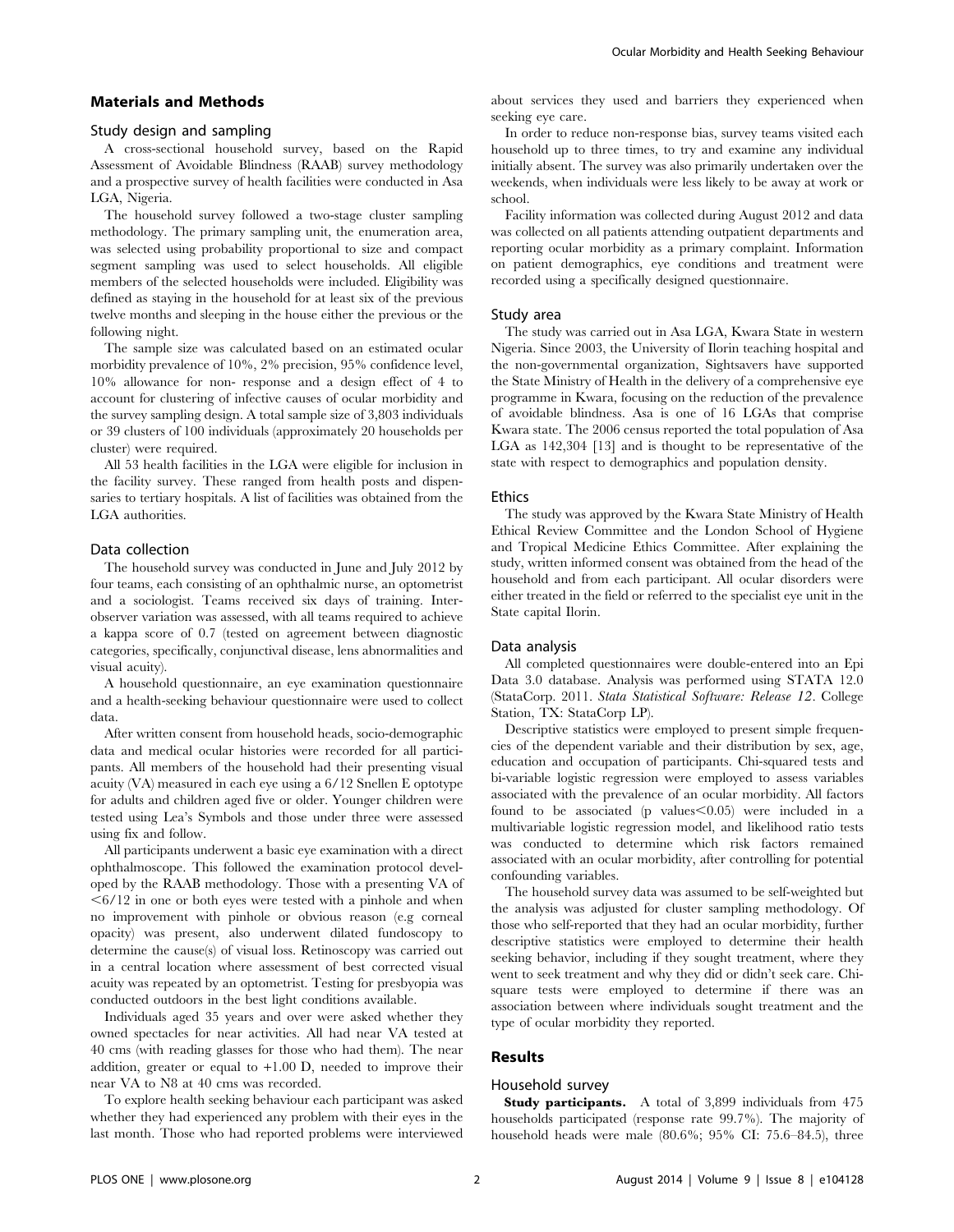quarters of them (74.5%; 66.6–81.1) had no schooling and only 30.1% (23.0–38.3) described themselves as literate.

Amongst those examined, 51.7% (49.0–53.3) were female and the median age was 17 years. Of those aged over 15, 64.5% (58.3– 70.3) had no education and 64.3% (60.1–68.3) were employed in manual labour.

Prevalence of ocular morbidity. A total of 937 individuals (25.2%; 22.0–28.6) had one or more ocular morbidity (including presbyopia or poor visual acuity, defined as being unable to see 6/ 12), in one or both eyes and potentially at one or more site. The proportion of individuals with more than one ocular morbidity, at different sites, was low (3.7%; 2.9–4.6). The leading cause of an ocular morbidity was presbyopia, which was recorded in 54.1% (50.6–57.6) of those aged 35 or over. The odds of presbyopia increased with age  $(p<0.001)$ , with 83.3% (75.4–89.1) of those aged 75 or over not being able to see N8 at 40 cm without correction. Only 2.5% of those diagnosed with presbyopia had glasses for near vision.

The proportion of the population over five with poor visual acuity, defined as being unable to see 6/12 unaided was 12.5% (10.3–15.0), with 12.2% of the population unable to see 6/12 in the better eye and still unable to see 6/12 with the pinhole test. Refractive errors in over fives, defined as unable to see 6/12 unaided but could see 6/12 with pinhole or best correction, was present in 2.5% (1.7–3.2) of the population sampled. The majority of under fives, had good visual acuity, with only 0.5% (0.1–2.0) aged 0–3 unable to fix and follow and only 0.8% (0.2–3.4) of children aged 4–5 years unable to see 6/12 using Lea's symbols.

If presbyopia and poor visual acuity were removed, 16.2% (13.7–19.0), a total of 596 individuals had an ocular morbidity. The main anatomical site was the lens (44.0%; 39.0–49.1) and the conjunctiva (42.6%; 37.9–47.5), Table 1. The primary cause of an ocular morbidity changed with age. In the younger age groups, the main anatomical site for an ocular morbidity was the conjunctiva, whilst in the older age groups (above 65 years of age) the predominant site was the lens.

After adjusting for potential confounders, the increased odds of an ocular morbidity were strongly associated with an increase in age ( $p<0.001$ ) and lower education ( $p<0.001$ ).

Self-reported morbidity. A total of 388, or 10.1% (7.7– 13.0) of participants, reported that they had had an ocular morbidity in the last month. Among those identified with an ocular morbidity by the survey team, only 28.8% self-reported an eye problem. The main conditions reported were itchy eyes or poor vision everywhere, Table 2.

Health-seeking behaviour. Approximately half of those who self-reported an ocular morbidity (48.6%; 40.4–56.8) sought advice or treatment, primarily from a chemist or medical store (a small private facility which sells general medicines) (35.8%; 27.7– 44.8), or a general hospital (31.6%; 23.3–41.2). There was an association between the type of problem and where the person sought treatment ( $p<0.001$ ). Those who self-reported a red eye were more likely to visit a hospital, while those with pain in the eyes were more likely to visit a chemist. Over a third sought treatment within 1 week (39.9%; 30.8–49.8) and a third within 1 month (37.2%; 27.8–47.6). There was little evidence of an association between the type of problem and the timing of seeking care ( $p = 0.08$ ).

Nearly everyone that sought advice received some treatment (97.4%), mainly eye drops (69.8%; 62.2–76.5) or tablets (9.6%; 22.7–37.6). Among those who responded about the costs of care, 92.9% (86.4–96.5) stated that the treatment was affordable. However, this finding should be treated with caution, as data was missing for over 52% of respondents and as the lack of money was stated as one of the main reasons why someone did not seek care (17.4%; 11.8–24.9). The most common reason for not seeking treatment was a belief that the problem was not important (48.9%; 37.9–60.0). Other key reasons included self-treatment (15.2%; 10.1–22.4) and not knowing where to go (12.0%; 5.9–22.8).

## Health facility data

The data were collected from 45 of the 53 health facilities in LGA, 40 were government facilities and 5 private. This included, 1 general and 1 private hospital, 3 cottage hospitals, 30 health facilities or clinics and 10 dispensaries. Out of 5,549 patients visiting outpatient departments in August 2012, 344 (6.2%) had an ocular morbidity as a primary complaint, although the percentage differed by facility. Just over half, 50.6% of patients were female. About a third of eye patients were children (30.8%), another third (31.4%) were aged 35–54 years and one in five (21.8%) were 55 years and older. The main presenting complaint was red eye (26.3%), followed by itchy eyes (20.8%), and pain (18.2%), Table 3.

For the majority (74.7%), this was the first visit to the health facility. Most cases (52.3%) were treated at the clinic, mainly with eye drops (68.0%), 27.6% were referred to a higher level specialist facility.

Table 1. Anatomical site of ocular morbidity excluding presbyopia and poor visual acuity.

| Site of ocular<br>morbidity | % of persons with an ocular<br>morbidity in the site $(n = number)$ | 95% CI        |
|-----------------------------|---------------------------------------------------------------------|---------------|
| Lens                        | 44.0 (262)                                                          | $39.0 - 49.1$ |
| Conjunctiva                 | 42.6 (254)                                                          | 37.9-47.5     |
| Optic nerve                 | 15.1(90)                                                            | $11.9 - 18.9$ |
| Retina                      | 8.1(48)                                                             | $5.8 - 11.1$  |
| Pupil                       | 7.4(44)                                                             | $5.5 - 9.9$   |
| Eyelid                      | 5.7(34)                                                             | $3.7 - 8.6$   |
| Cornea                      | 4.0(24)                                                             | $2.6 - 6.1$   |
| Orbit and globe             | 2.7(16)                                                             | $1.7 - 4.3$   |

doi:10.1371/journal.pone.0104128.t001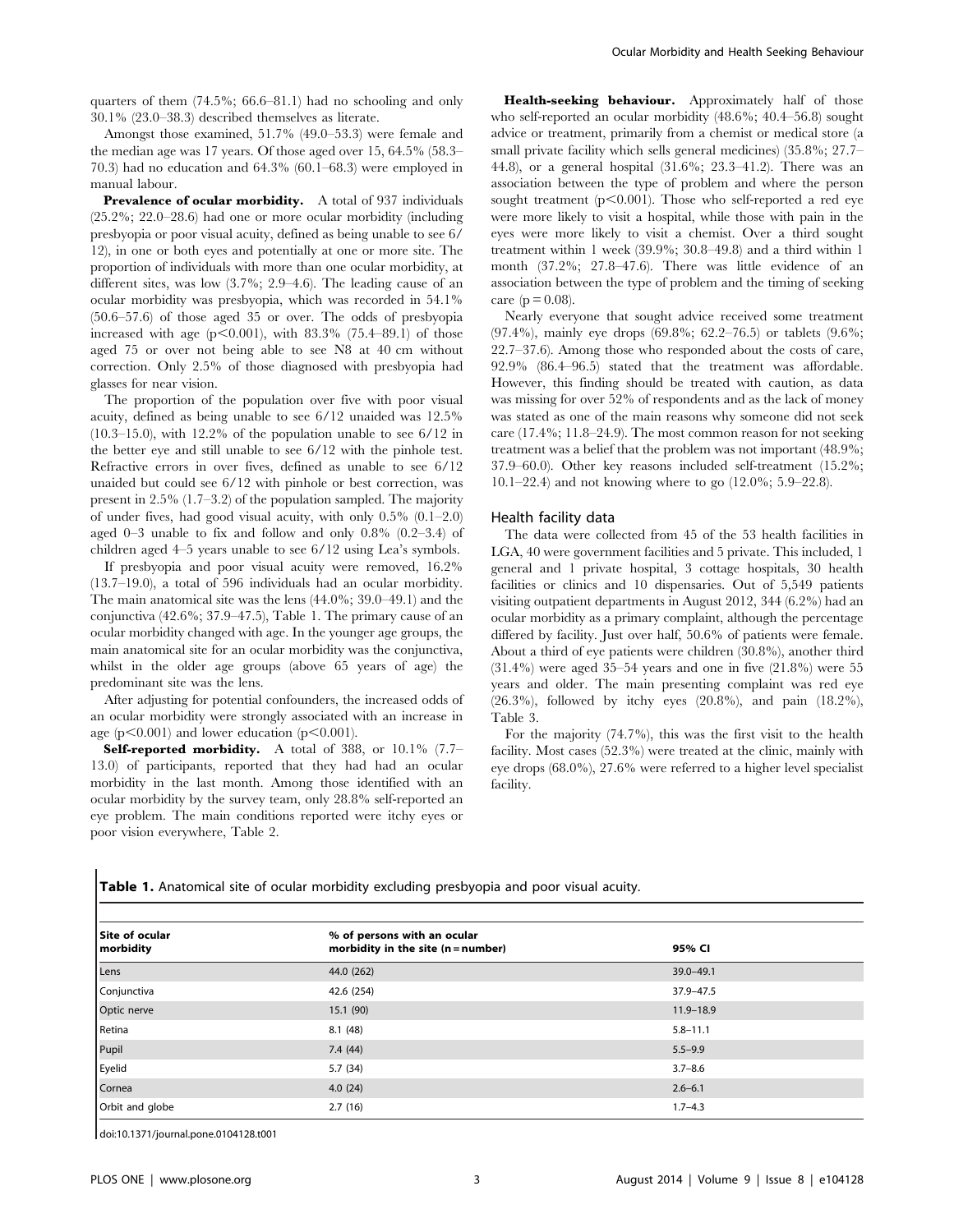Table 2. Problems self-reported by individuals.

| Problem                 | $% (n = number)$ | 95% CI        |
|-------------------------|------------------|---------------|
| Itch in eye             | 26.6(103)        | $20.5 - 33.6$ |
| Poor vision everywhere  | 20.4 (79)        | $15.5 - 26.4$ |
| Poor vision in distance | 18.8(73)         | $13.4 - 25.8$ |
| Red eye                 | 13.1(51)         | $9.0 - 18.8$  |
| Pain in eye             | 8.0(31)          | $5.5 - 11.5$  |
| Poor vision close up    | 7.0(27)          | $4.3 - 11.0$  |
| Other                   | 6.2(24)          | $4.1 - 9.3$   |

doi:10.1371/journal.pone.0104128.t002

## Discussion

Health systems in low-income countries have tended to focus on managing blinding conditions and whilst important, this approach may underestimate the burden of an ocular morbidity and its resultant demands on health services. Our study in Asa LGA in Nigeria showed that eye problems, including visually impairing and non-impairing conditions, are common with approximately a quarter of the population having at least one ocular morbidity including presbyopia and poor visual acuity. The results are consistent with earlier surveys in Africa and Asia reporting prevalence between 5.6% and 30% depending on the conditions included [14–16].

It appears as though for many individuals, they do not realise that they have an ocular morbidity, as only a quarter of those who had an identified problem diagnosed by the survey team, selfreported an eye problem. Furthermore, among those who recognised they had a problem, only half sought advice or treatment. Although the limitations in the diagnosis in the community make it difficult to accurately determine the percentage of eye conditions that were self-limiting, even if we assume that the majority of eye conditions identified in our survey were selflimiting and did not require treatment, the findings suggest that a high proportion of individuals in this community still missed opportunities for early diagnosis and treatment. This could be because their disease was asymptomatic, they thought it unimportant or they did not know where to access care. The results emphasise a need for further eye health education, raising community awareness and pro-active case finding for conditions that could be potentially blinding, particularly in the populations with high rates of illiteracy as in Asa LGA. Costs of care may be another important barrier to uptake of services, however this issue

requires further exploration as over half of our respondents preferred not to answer this question. The capacity to source spectacle correction appeared to be an issue in this area, where presbyopia was the major cause of ocular morbidity and yet only 2.5% of those who could benefit from presbyopic correction had glasses.

There have been some efforts in health promotion activities in Asa LGA, including improving community awareness of key eye conditions and the importance of getting treatment, support to referrals from the community and lower health facilities to specialist eye care services, as well as school eye health programmes. However, the results suggest the uptake of eye services was still not adequate and there may be benefits in reviewing the delivery of current eye care services to ensure they reach those who need the services. However, a better understanding of how people make decisions about seeking care and where they decide to go is necessary for effective planning. It is also important to better understand financial implications of reconfiguring services and to estimate potential financial gains from the health system and individual perspectives.

The majority of people who sought care in our study went to a hospital or a local chemist and there was an association between the type of eye problem and the type of the facility accessed. It appears that more urgent conditions, such as pain in the eyes, presented at a nearby chemist, although there is little information about the quality of services offered there.

The results of the analysis of the facility data are broadly consistent with the survey findings, showing that NVIC and mild VIC are common complaints. An interesting finding was that the majority of patients attending clinics were children and working age adults, suggesting that seeking care may be prioritised in these

| <b>Complaint</b>            | $\%$ |
|-----------------------------|------|
| Red eye                     | 26.3 |
| Itch                        | 20.8 |
| Pain                        | 18.2 |
| Discharge                   | 9.6  |
| Poor vision everywhere      | 9.0  |
| Poor vision in the distance | 8.3  |
| Poor vision close up        | 4.6  |
| Other reason                | 3.3  |

Table 3. Eye complaints of persons attending outpatient departments.

doi:10.1371/journal.pone.0104128.t003